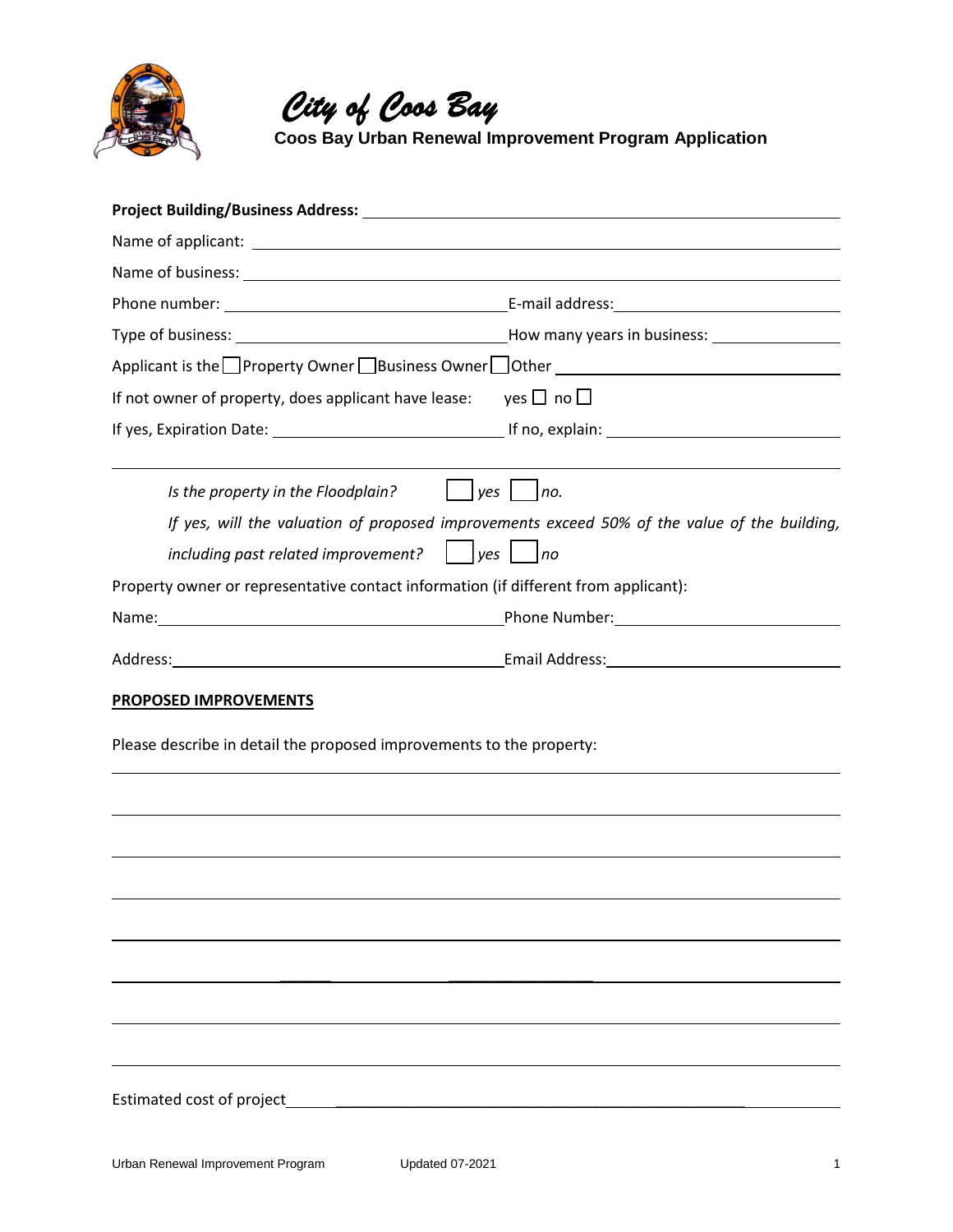Time line/estimated completion date for project:

If this is a time critical project, please state latest date that applicant can be notified of grant funding approval: .

Brief explanation of factors contributing to the critical timing of this project:

The expected processing time from submission of application to final commitment of funds is 4-6 weeks.

## **REQUIRED SUBMITTALS**

\_\_\_\_\_\_\_\_\_\_\_\_

The following items must be submitted with the completed application:

- 1. Provide three (3) copies of the application, any drawing(s), material/color samples and current photographs showing existing conditions of each elevation of the façade proposed for renovation. Documents and photos may be submitted electronically to [derler@coosbay.org.](mailto:derler@coosbay.org)
- 2. Three (3) detailed, itemized competitive bids from licensed contractors for the proposed work. The grant award is based on the low bid; however, an applicant may use his/her choice of contractor and pay the difference.
- 3. Evidence of property ownership. A copy of property tax record (available from the county assessor's webpage) may be used. For tenant business applicants, written and signed permission from the property owner is required.
- 4. Evidence that all city taxes, licenses and fees are current. For taxes, a copy of property tax information from the Assessor's webpage. For licenses, a photocopy of current business license may be submitted.
- 5. Proof in the form of documentation from the applicant's bank or lending institution demonstrating financial ability to complete the project. This document would be similar to a letter of recommendation from your banker.
- 6. One copy of a location map (Provided by the City staff).
- 7. If architectural changes are being made to the façade of a structure in a design review area:
	- a. A site plan drawn to scale indicating property lines, existing and adjacent structures and existing landscaping is required.
	- b. 3 copies of building elevation(s) drawn to scale indicating all existing as well as proposed design and structural changes and building materials and colors. The elevation drawing(s) should also include the size and location on the building of any sign modifications or awning changes.
	- c. If the project is repair/replacement of siding, repair/replacement of existing architectural features, and painting, color digital pictures shall be submitted and a site plan drawing is not required.
	- d. 3 copies of materials and color samples.
- 8. Upon approval of the proposed grant, a completed/signed IRS W-9 form must be submitted.